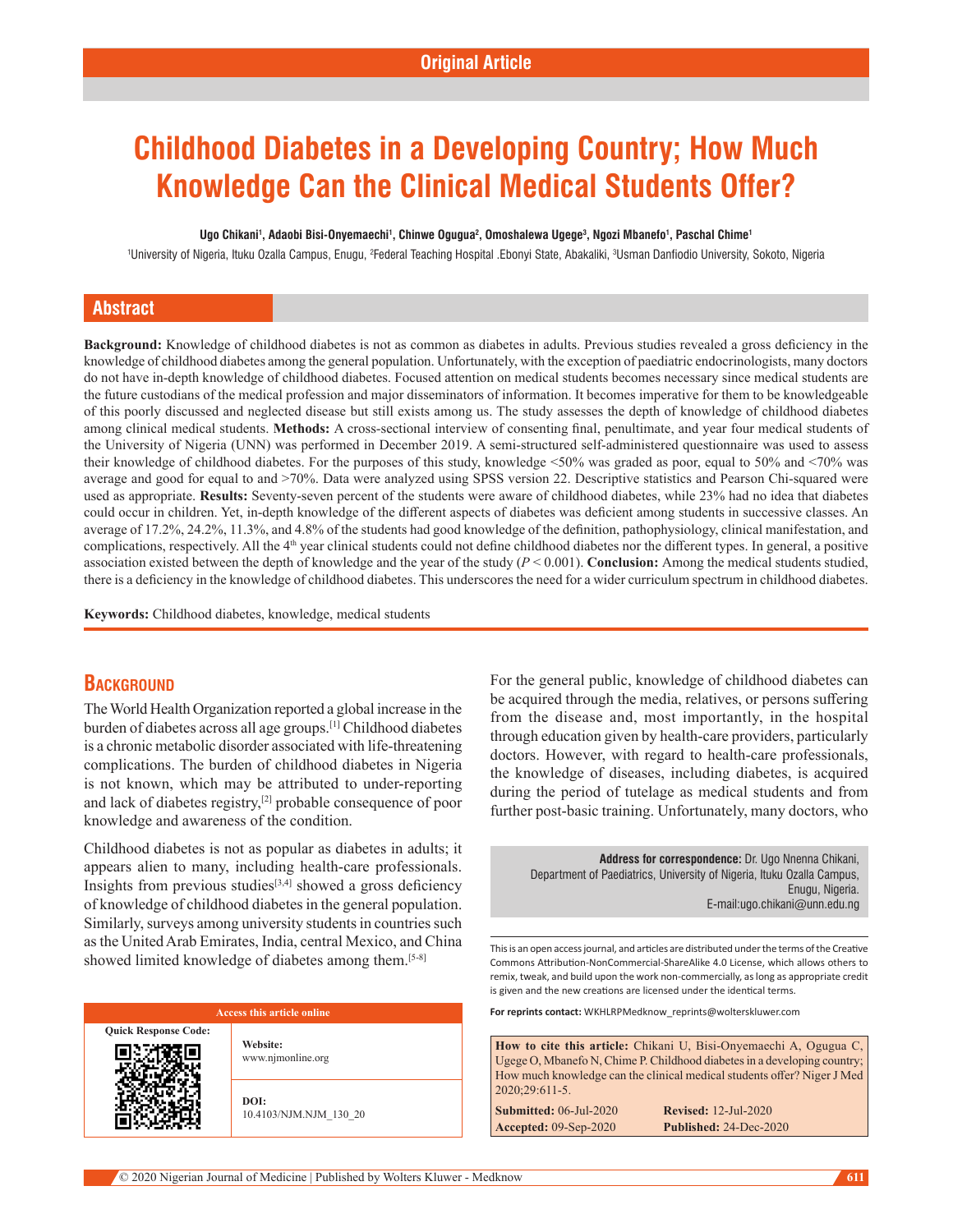supposedly are the main disseminators of health information to the public do not have in‑depth knowledge of childhood diabetes.[9-11]

Thus, focused attention on medical students becomes paramount, since medical students are the future custodians of the medical profession and prospective disseminators of information. Clinical medical students sometimes are perceived as doctors by the public, especially in the under‑developed economies. This makes them vulnerable and further underscores the need to provide them with enough information; that will improve the management outcome of this poorly discussed and neglected disease. The gross knowledge deficiency in the public<sup>[1,2]</sup> may be a reflection of the poor knowledge among health personnel, which medical students are the offshoots.

The study aims to assess the depth of knowledge of childhood diabetes among clinical medical students in a developing country and to identify knowledge deficiencies.

#### **Research questions**

What is the actual depth of knowledge of childhood diabetes among clinical medical students?

Null: There is a good depth of knowledge of childhood diabetes among clinical medical students.

Alternate: There is no good depth of knowledge of childhood diabetes among clinical medical students.

# **METHODS**

# **Study design, study site, study population, subject selection, and ethical considerations**

A descriptive, cross‑sectional study was carried out at the University of Nigeria, Ituku/Ozalla campus, located in Southeast of Nigeria. The study was conducted in December 2019 using a nonparametric convenient sampling method.

The study population were clinical medical students in year four, five and six classes. The classes were preinformed about the survey, two days before the survey to ensure the availability of participants. The content of the survey was not disclosed to prevent cross‑information and possible prior reading. Aday was designated for all the classes, and the students were interviewed simultaneously. Every consenting student who met the inclusion criteria was surveyed. The inclusion criteria were consenting clinical medical students in the designated classes, who were not known diabetics nor had blood relatives suffering from childhood diabetes. This was established by a brief past medical and family history of each student taken after administration of the consent form. Exclusion criteria included those with a positive history of diabetes or family members with diabetes. All eligible students attending the class were interviewed. No attempt was made to interview those who were not available at the time of the study. The participants were assured that the outcome was not for performance appraisal. The survey was time-bound; conducted during their break period, which was between 12 noon to 2 pm. The raters were blinded to the status of the students, and the interview lasted for 15 min for each student. Ethical approval was obtained from the Health Research and Ethics Committee of the University of Nigeria Teaching Hospital Enugu Ituku‑Ozalla.

#### **Questionnaire design**

A self‑administered questionnaire was semi‑structured after an extensive literature search and review by a group of experts in childhood diabetes. This was done to assess the suitability of the contents, clarity, sequence, and flow of the questionnaire. It was pretested in 20 students in another medical school to correct for irregularities and errors, and the questionnaire was then adapted for final use. A reliability analysis was carried out on the perceived task values scale comprising 15 items. Cronbach's alpha showed the questionnaire to reach acceptable reliability,  $\alpha = A$  Cronbach's alpha of 0.881.

The study tool assessed the basic knowledge expected from a medical student in a newly diagnosed case of childhood diabetes. The questionnaire had different sections; biodata, definition, and prevalence of childhood diabetes, types, clinical manifestations, etiology and pathophysiology, complications and treatment.

For the purpose of this study, the different sections were scored and scaled to 100%. Correct answers <50% were graded as poor, equal to 50% and <70% was average and good for equal to and  $>70\%$ .

## **Data analysis**

Descriptive statistics, which include frequency and percentages, were used to summarize categorical variables such as gender and class category. Associations between categorical variables (gender, class category) and the comparison of proportions of different knowledge levels‑were done using Pearson's Chi-squared test. All tests were two-tailed and significant at <0.05 level of significance. Results were presented in tables, prose, and figures as appropriate. The analysis was done using SPSS version 22 (IBM Corp.Q, Armonk, Newyork: USA).

# **Results**

The student population was 366 students. Two hundred and twenty-eight of them were interviewed. One hundred and eight (32%) students were not enrolled due to unavailability at the stipulated survey period, refusal to participate and failure to meet the inclusion criteria. The response rates for students in years 4, 5, and 6 were 73%, 65%, and 72%, respectively, with an average response rate of 70%. There were 142 (62.3%) males. The majority of the participants were within the age group of 21–25 years [Table 1].

More than two-thirds  $(77%)$  of the students were aware of childhood diabetes. However, the knowledge on the specific aspects of childhood diabetes such as the definition, pathophysiology, clinical features, and complications were deficient in the various successive (different) classes. Apositive association was noted between the depth of knowledge and the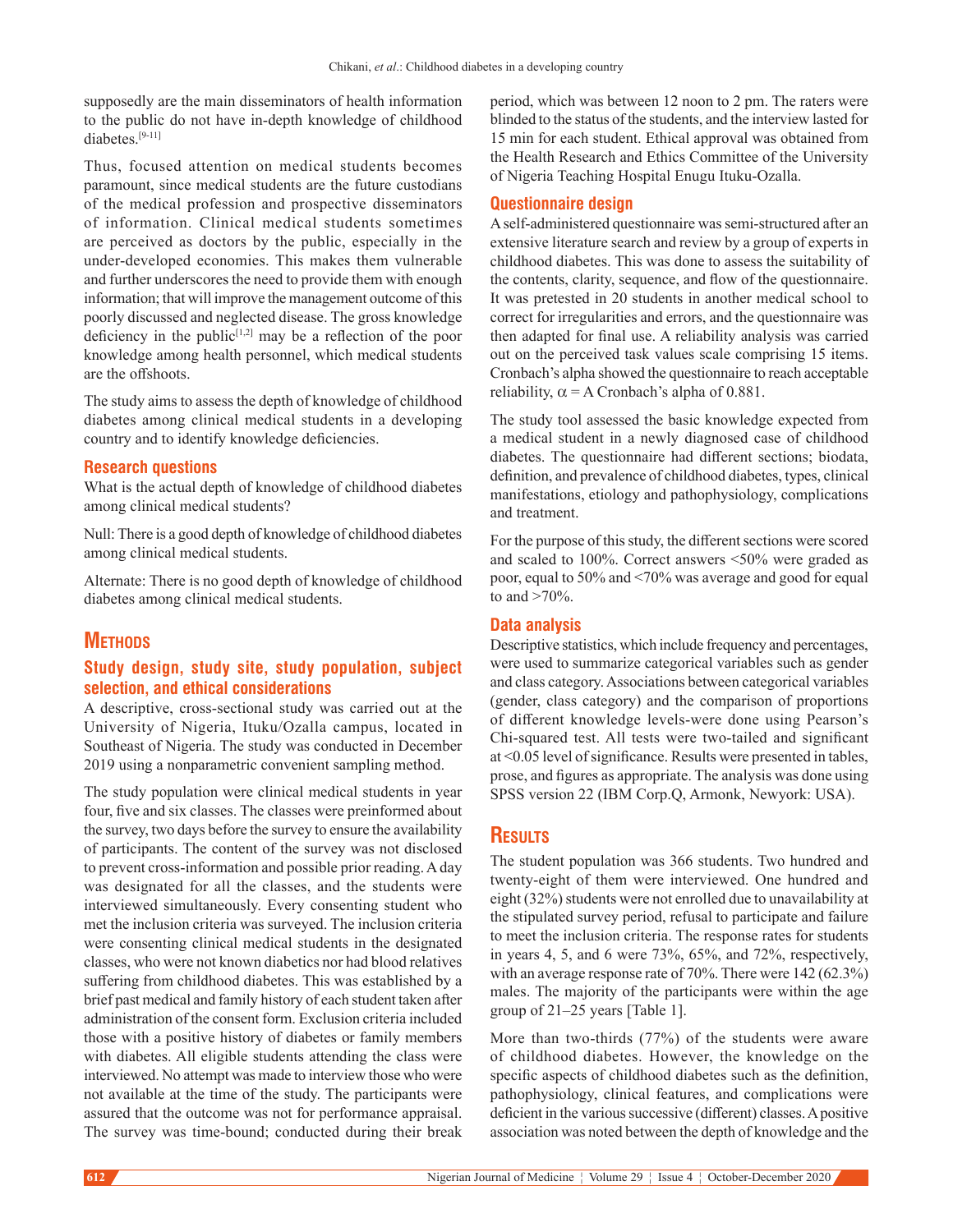year of study  $(P < 0.001)$  [Table 2]. The lack of knowledge was marked among the year four students as none was able

#### **Table 1: Demographic characteristics of participants**

|               | Frequency (%) |
|---------------|---------------|
| Age group     |               |
| $\leq 20$     | 45(19.7)      |
| $21 - 25$     | 134 (58.8)    |
| $26 - 30$     | 45 (19.7)     |
| >30           | 4(1.8)        |
| Sex           |               |
| Male          | 142(62.3)     |
| Female        | 86 (37.7)     |
| Year of study |               |
| Year 4        | 90 (39.5)     |
| Year 5        | 68 (29.8)     |
| Year 6        | 70 (30.7)     |
|               |               |

| <b>Knowledge</b>           | <b>Class</b>       |                    |                 | $\chi^2$ | P       |
|----------------------------|--------------------|--------------------|-----------------|----------|---------|
|                            | Year 4,<br>$n$ (%) | Year 5,<br>$n$ (%) | Year 6,<br>n(%) |          |         |
| Definition                 |                    |                    |                 |          |         |
| None                       | 90 (100.0)         | 38 (55.9)          | 41 $(58.6)$     | 54.490   | < 0.001 |
| Poor                       | 0(0.0)             | 0(0.0)             | 0(0.0)          |          |         |
| Average                    | 0(0.0)             | 7(10.3)            | 11(15.7)        |          |         |
| Good                       | 0(0.0)             | 23(33.8)           | 18 (25.7)       |          |         |
| <b>Types</b>               |                    |                    |                 |          |         |
| None                       | 0(0.0)             | 2(2.9)             | 1(1.4)          | 14.908   | 0.021   |
| Poor                       | 90<br>(100.0)      | 59 (86.8)          | 65 (92.9)       |          |         |
| Average                    | 0(0.0)             | 7(10.3)            | 3(4.3)          |          |         |
| Good                       | 0(0.0)             | 0(0.0)             | 1(1.4)          |          |         |
| Clinical<br>manifestation  |                    |                    |                 |          |         |
| None                       | 6(6.7)             | 0(0.0)             | 0(0.0)          | 36.274   | < 0.001 |
| Poor                       | 34 (37.8)          | 16(23.5)           | 9(12.9)         |          |         |
| Average                    | 35 (38.9)          | 50(73.5)           | 51 (72.9)       |          |         |
| Good                       | 15(16.7)           | 2(2.9)             | 10(14.3)        |          |         |
| Pathophysiology/<br>causes |                    |                    |                 |          |         |
| None                       | 5(5.6)             | 0(0.0)             | 0(0.0)          | 16.503   | 0.011   |
| Poor                       | 46(51.1)           | 27 (39.7)          | 26(37.1)        |          |         |
| Average                    | 18(20.0)           | 22 (32.4)          | 29 (41.4)       |          |         |
| Good                       | 21 (23.3)          | 19 (27.9)          | 15(21.4)        |          |         |
| Complications              |                    |                    |                 |          |         |
| None                       | 21(23.3)           | 7(10.3)            | 1(1.4)          | 28.893   | < 0.001 |
| Poor                       | 61(67.8)           | 47(69.1)           | 45 (64.3)       |          |         |
| Average                    | 6(6.7)             | 11(16.2)           | 16(22.9)        |          |         |
| Good                       | 2(2.2)             | 3(4.4)             | 8(11.4)         |          |         |
| Treatment                  |                    |                    |                 |          |         |
| None                       | 1(1.1)             | 1(1.5)             | 0(0.0)          | 29.987   | < 0.001 |
| Poor                       | 34 (37.8)          | 14(20.6)           | 3(4.3)          |          |         |
| Average                    | 23(25.6)           | 17(25.0)           | 18(25.7)        |          |         |
| Good                       | 32 (35.6)          | 36(52.9)           | 49 (70.0)       |          |         |

to define childhood diabetes and the types. There was no association between gender and knowledge of childhood diabetes ( $P = 0.08$ ). However, females had better knowledge of the complications than males  $(P = 0.003)$  [Table 3].

#### **Discussion**

The study outcome showed good awareness with poor in‑depth knowledge of childhood diabetes among the clinical medical students studied. The final year and the penultimate classes were more aware than the year four students. The minimal awareness exhibited by the year four students may be attributed to their recent transition to clinical sciences from the basic medical sciences. Notwithstanding, the knowledge acquired from the basic medical sciences were meant to add value to the clinical practice.

Despite the awareness base, the medical students, irrespective of their classes, showed deficiency in the knowledge of the definition, etiology, and features of the disease. The poor knowledge of the definition of childhood diabetes by the students, especially the final year students who are close to medical school graduation is worrisome, because the definition of childhood diabetes is needed in making a new diagnosis as well as in self-blood glucose monitoring of already diagnosed patients. The inability to define it would invariably result in the poor evaluation and conceptualization of the disease, which poses a significant threat toward achieving control of the disease. An extrapolation of the definition of diabetes in adults would have been expected since both diabetes in childhood and adults have the same definition.<sup>[12]</sup> In addition to the fact that awareness and knowledge of diabetes in adults are more common than childhood diabetes.

A similar observation of poor knowledge despite adequate education and information was noticed in China with little or no change in the awareness of diabetes for 20 years despite massive dissemination of information from media and other relevant sources.[13] The authors concluded that people have selective amnesia to information, retaining things of interest while ignoring the rest consciously or unconsciously.

The pathophysiology of childhood diabetes explains the basis of the pathological processes, its relationships and biological importance, which is that 90% of the beta-cells of the pancreas are already lost in Type 1 diabetes mellitus (T1DM) by the time the patient becomes symptomatic.[12] The knowledge of pathophysiology will enable the future doctor to build an individual model of the disease in a given patient. Unfortunately, the knowledge on pathophysiology, types, and causes was lacking among the students, especially the year four and five classes.

The clinical manifestations are usually non specific and mimic other common childhood conditions and treatment is with life-long insulin, dietary control, and regular exercise. The knowledge of the clinical manifestation, as well as the treatment, was good, especially among the year 6 students.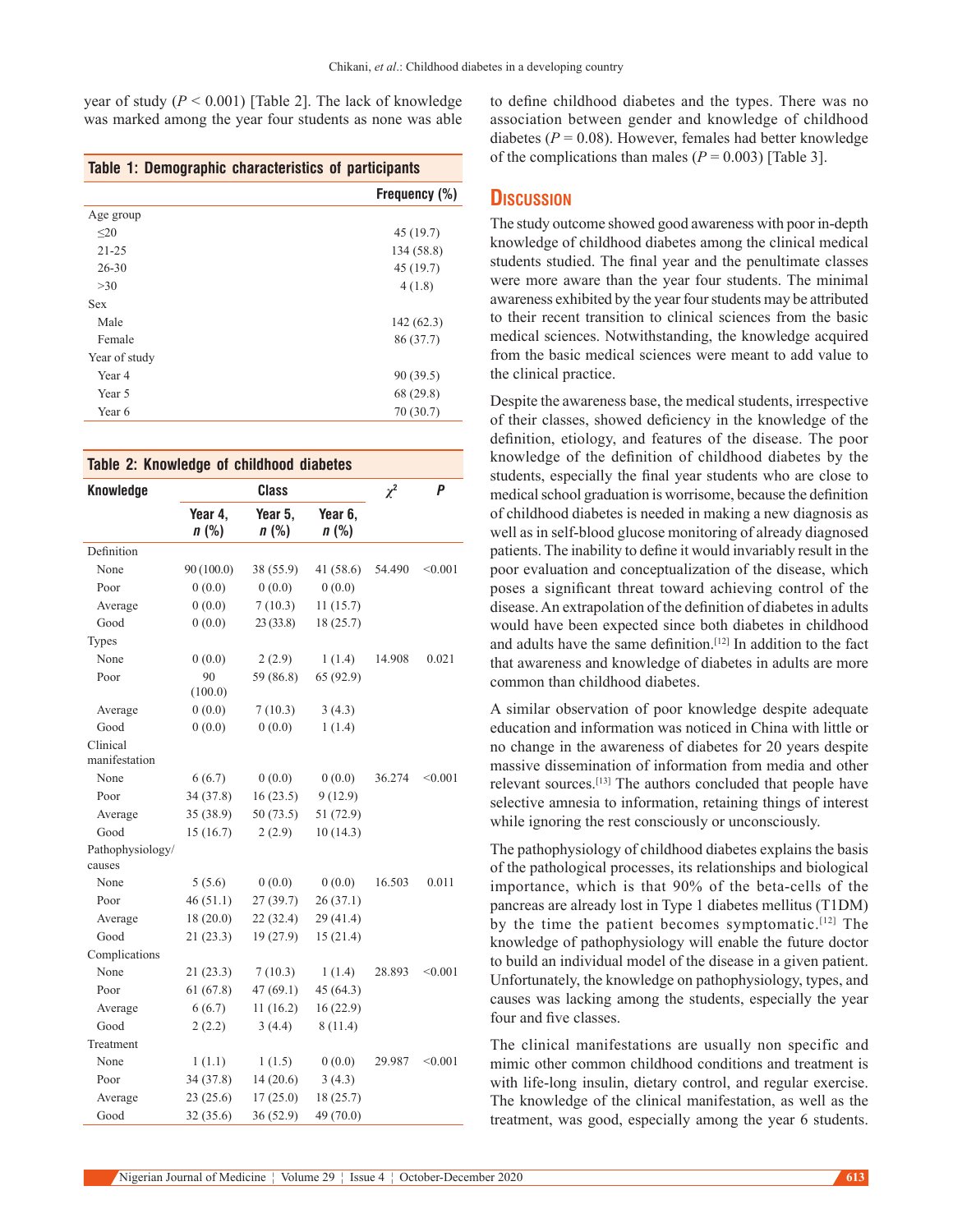| <b>Knowledge</b>       | Gender         | $\chi^2$           | P      |       |
|------------------------|----------------|--------------------|--------|-------|
|                        | Male, n<br>(%) | Female,<br>$n$ (%) |        |       |
| Definition             |                |                    |        |       |
| None                   | 103(72.5)      | 66 (76.7)          | 0.769  | 0.681 |
| Poor                   | 0(0.0)         | 0(0.0)             |        |       |
| Average                | 11(7.7)        | 7(8.1)             |        |       |
| Good                   | 28 (19.7)      | 13(15.1)           |        |       |
| Types                  |                |                    |        |       |
| None                   | 2(1.4)         | 1(1.2)             | 0.916  | 0.821 |
| Poor                   | 132 (93.0)     | 82 (95.3)          |        |       |
| Average                | 7(4.9)         | 3(3.5)             |        |       |
| Good                   | 1(0.7)         | 0(0.0)             |        |       |
| Clinical manifestation |                |                    |        |       |
| None                   | 2(1.4)         | 4(4.7)             | 4.081  | 0.253 |
| Poor                   | 38(26.8)       | 21 (24.4)          |        |       |
| Average                | 82 (57.7)      | 54 (62.8)          |        |       |
| Good                   | 20(14.1)       | 7(8.1)             |        |       |
| Pathophysiology/causes |                |                    |        |       |
| None                   | 3(2.1)         | 2(2.3)             | 6.619  | 0.085 |
| Poor                   | 55 (38.7)      | 44 (51.2)          |        |       |
| Average                | 42(29.6)       | 27(31.4)           |        |       |
| Good                   | 42(29.6)       | 13(15.1)           |        |       |
| Complications          |                |                    |        |       |
| None                   | 11(7.7)        | 18 (20.9)          | 13.844 | 0.003 |
| Poor                   | 95 (66.9)      | 58 (67.4)          |        |       |
| Average                | 24(16.9)       | 9(10.5)            |        |       |
| Good                   | 12(8.5)        | 1(1.2)             |        |       |
| Treatment              |                |                    |        |       |
| None                   | 1(0.7)         | 1(1.2)             | 1.206  | 0.752 |
| Poor                   | 32(22.5)       | 19(22.1)           |        |       |
| Average                | 33(23.2)       | 25(29.1)           |        |       |
| Good                   | 76 (53.5)      | 41 (47.7)          |        |       |

| diabetes |  | Table 3: Gender distribution on knowledge of childhood |  |  |
|----------|--|--------------------------------------------------------|--|--|
|          |  |                                                        |  |  |

Recognition of the condition by the populace depends to a large extent on awareness of the clinical manifestations. Hence, the need for improved knowledge of the symptoms and signs among the students who are the prospective disseminators of information to the public.

All three classes had poor knowledge of the complications of childhood diabetes, especially diabetes ketoacidosis (DKA). There was a also a deficiency in the knowledge of complications by the public,[3,4] which could be a reflection of the poor knowledge of the health-care professionals, a cause and effect relationship. DKA is a life-threatening, acute complication of T1DM; it accounts for 95% of deaths associated with T1DM.[14] Most of the newly diagnosed children with diabetes present with DKA and most of its clinical manifestations are confused with symptoms of other common childhood diseases. Similarly, poor knowledge of DKA was also noticed in a study among Chinese students.[8] However, Chinese students with medical background had better knowledge, and 72.5% of the males in that study had poor knowledge of the definition. Whereas,

in our study, there was really no differential knowledge with regards to gender except in the knowledge of complications. The females had a better idea of the complications ( $P = 0.003$ ), the reason for that was not quite obvious. Previous studies<sup>[15-17]</sup> have shown an overall low level of diabetes-related knowledge among the youths. By 2030, it is predicted that the number of youths in Africa would have increased by 42% and medical students form a substantial part of this group.[18] Furthermore, following the global prediction of double-fold increase in the prevalence of diabetes, including childhood diabetes by the year 2030.[19] It becomes imperative to assess and address the degree of knowledge deficiency of these important groups of people who are meant to impact the society as the future pillars of the medical profession.

The 2014 ISPAD guideline<sup>[20]</sup> emphasizes the need for diabetes education by health care providers, which is an integral part of the management of childhood diabetes. It enables individuals to take charge of the management of their diseases, which culminates in better management outcomes.

This study revealed a gap in knowledge of the basic sciences of childhood diabetes and clinical science, particularly among the 4th year students. The curriculum, if revised from the basic sciences, would enable the year four clinical students who just finished their basic sciences have a background knowledge of the condition. There was also knowledge deficiency among year five and final year students despite their clinical exposure. The above observations were also noticed in diabetes-related knowledge assessment studies among medical students in Libya, India, and China.<sup>[6,8,19,20]</sup>

It is, however, important to know that though knowledge of childhood diabetes is not sufficient, it grew with the duration of their studies. This is not surprising since the content of clinical education includes diabetes in later years of medical school. The unelaborate and not too detailed lecture schedules and clinical exposure of this penultimate and final year medical students could also contribute to the poor in‑depth knowledge of the different aspects.

What could have caused the gross knowledge deficiency of childhood diabetes among the students? The answer is not farfetched; in the developing world like Nigeria emphasis is more on infectious diseases. In the authors' opinion, the above observation is also reflected in the curriculum where fewer lecture periods are assigned to non infectious diseases, childhood diabetes inclusive.

# **Conclusion**

This study revealed a knowledge gap in the basic sciences and the clinical science of childhood diabetes, particularly among the 4<sup>th</sup> year students. Most of the clinical medical students in years five and six were aware that diabetes exists in children. However, in‑depth knowledge of the different aspects of childhood diabetes was grossly deficient among them.